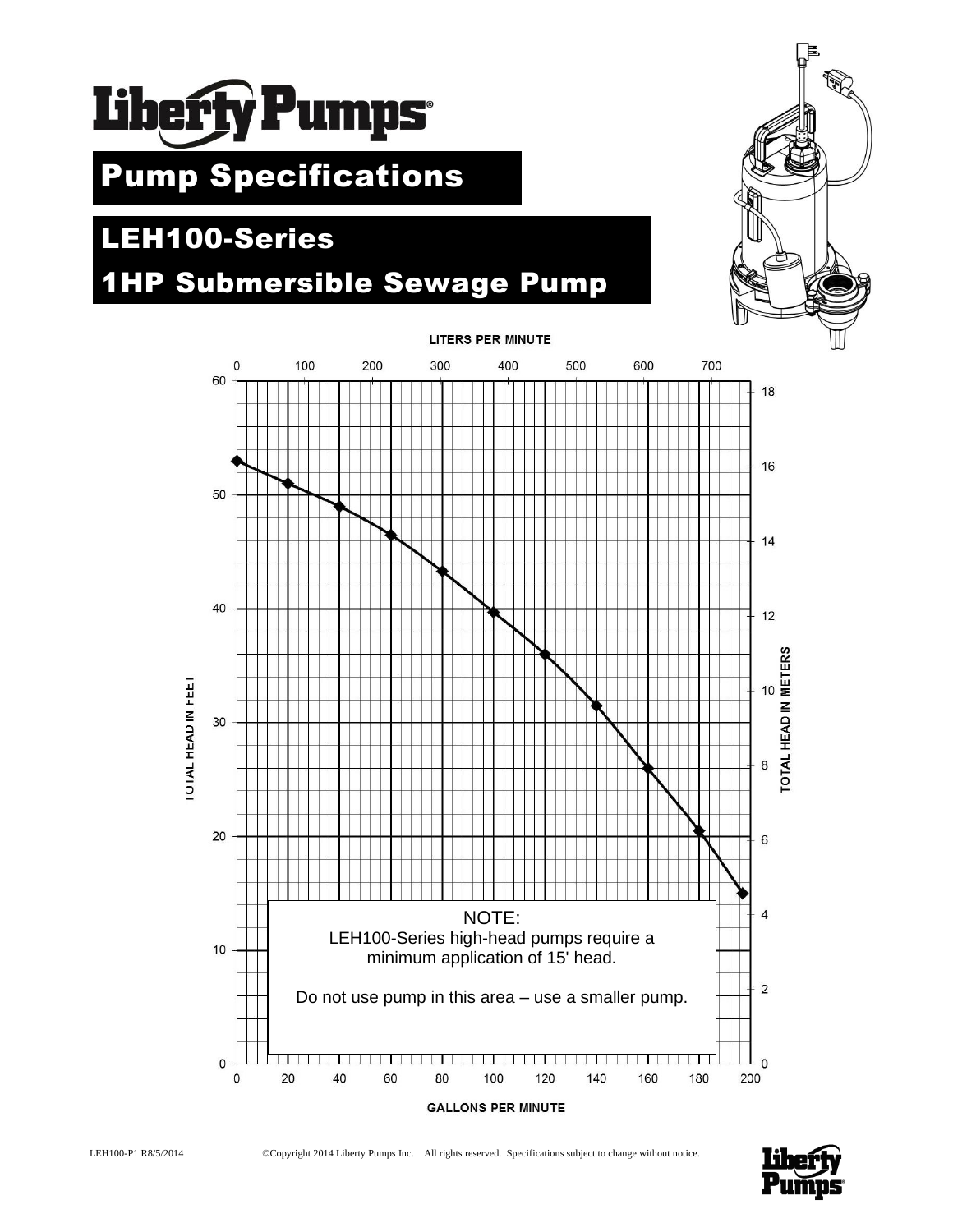

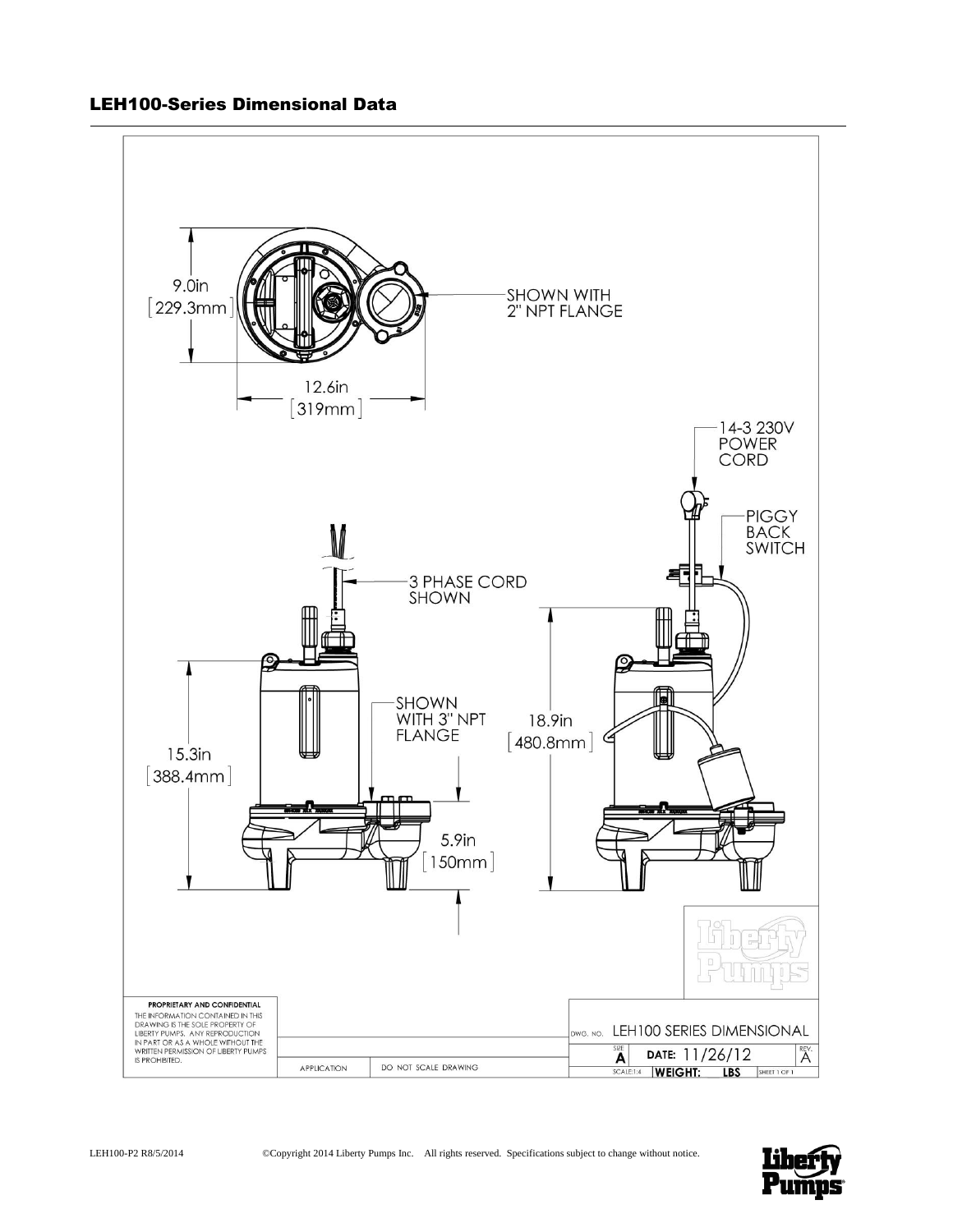## LEH100-Series Electrical Data

| <b>MODEL</b>    | <b>HP</b>    | <b>VOLTAGE</b> | <b>PHASE</b> | <b>SF</b> | <b>FULL</b><br><b>LOAD</b><br><b>AMPS</b> | <b>LOCKED</b><br><b>ROTOR</b><br><b>AMPS</b> | <b>THERMAL</b><br><b>OVERLOAD</b><br><b>TEMP</b> | <b>STATOR</b><br><b>WINDING</b><br><b>CLASS</b> | <b>CORD</b><br><b>LENGTH</b><br>FT. | <b>DISCHARGE</b> | <b>AUTOMATIC</b> |
|-----------------|--------------|----------------|--------------|-----------|-------------------------------------------|----------------------------------------------|--------------------------------------------------|-------------------------------------------------|-------------------------------------|------------------|------------------|
| <b>LEH102A2</b> | $\mathbf{1}$ | 230            | $\mathbf{1}$ | 1.00      | 12                                        | 28.6                                         | 120°C 248°F                                      | B                                               | 10                                  | 2" Flanged       | <b>YES</b>       |
| LEH102A2-2      | $\mathbf{1}$ | 230            | $\mathbf{1}$ | 1.00      | 12                                        | 28.6                                         | 120°C 248°F                                      | B                                               | 25                                  | 2" Flanged       | <b>YES</b>       |
| LEH102A2-3      | 1            | 230            | $\mathbf{1}$ | 1.00      | 12                                        | 28.6                                         | 120°C 248°F                                      | В                                               | 35                                  | 2" Flanged       | <b>YES</b>       |
| LEH102M2        | $\mathbf{1}$ | 230            | $\mathbf{1}$ | 1.00      | 12                                        | 28.6                                         | 120°C 248°F                                      | B                                               | 10                                  | 2" Flanged       | <b>NO</b>        |
| LEH102M2-2      | $\mathbf{1}$ | 230            | $\mathbf{1}$ | 1.00      | 12                                        | 28.6                                         | 120°C 248°F                                      | B                                               | 25                                  | 2" Flanged       | <b>NO</b>        |
| LEH102M2-3      | $\mathbf{1}$ | 230            | $\mathbf{1}$ | 1.00      | 12                                        | 28.6                                         | 120°C 248°F                                      | B                                               | 35                                  | 2" Flanged       | <b>NO</b>        |
| LEH102A3        |              | 230            | $\mathbf{1}$ | 1.00      | 12                                        | 28.6                                         | 120°C 248°F                                      | B                                               | 10                                  | 3" Flanged       | <b>YES</b>       |
| LEH102A3-2      | 1            | 230            | 1            | 1.00      | 12                                        | 28.6                                         | 120°C 248°F                                      | B                                               | 25                                  | 3" Flanged       | <b>YES</b>       |
| LEH102A3-3      | $\mathbf{1}$ | 230            | $\mathbf{1}$ | 1.00      | 12                                        | 28.6                                         | 120°C 248°F                                      | B                                               | 35                                  | 3" Flanged       | <b>YES</b>       |
| LEH102M3        | $\mathbf{1}$ | 230            | $\mathbf{1}$ | 1.00      | 12                                        | 28.6                                         | 120°C 248°F                                      | B                                               | 10                                  | 3" Flanged       | <b>NO</b>        |
| LEH102M3-2      | $\mathbf{1}$ | 230            | $\mathbf{1}$ | 1.00      | 12                                        | 28.6                                         | 120°C 248°F                                      | В                                               | 25                                  | 3" Flanged       | <b>NO</b>        |
| LEH102M3-3      | 1            | 230            | $\mathbf{1}$ | 1.00      | 12                                        | 28.6                                         | 120°C 248°F                                      | B                                               | 35                                  | 3" Flanged       | <b>NO</b>        |
| LEH103M2-2      | $\mathbf{1}$ | 208-230        | 3            | 1.00      | 9                                         | 32.4                                         | N/A                                              | B                                               | 25                                  | 2" Flanged       | <b>NO</b>        |
| LEH103M2-3      | $\mathbf{1}$ | 208-230        | 3            | 1.00      | 9                                         | 32.4                                         | N/A                                              | B                                               | 35                                  | 2" Flanged       | <b>NO</b>        |
| LEH103M3-2      | 1            | 208-230        | 3            | 1.00      | 9                                         | 32.4                                         | N/A                                              | В                                               | 25                                  | 3" Flanged       | <b>NO</b>        |
| LEH103M3-3      | 1            | 208-230        | 3            | 1.00      | 9                                         | 32.4                                         | N/A                                              | B                                               | 35                                  | 3" Flanged       | <b>NO</b>        |
| LEH104M2-2      | $\mathbf{1}$ | 440-480        | 3            | 1.00      | 4.5                                       | 16.2                                         | N/A                                              | B                                               | 25                                  | 2" Flanged       | <b>NO</b>        |
| LEH104M2-3      | $\mathbf{1}$ | 440-480        | 3            | 1.00      | 4.5                                       | 16.2                                         | N/A                                              | B                                               | 35                                  | 2" Flanged       | <b>NO</b>        |
| LEH104M3-2      | 1            | 440-480        | 3            | 1.00      | 4.5                                       | 16.2                                         | N/A                                              | В                                               | 25                                  | 3" Flanged       | <b>NO</b>        |
| LEH104M3-3      |              | 440-480        | 3            | 1.00      | 4.5                                       | 16.2                                         | N/A                                              | B                                               | 35                                  | 3" Flanged       | <b>NO</b>        |
| LEH105M2-2      | $\mathbf{1}$ | 575            | 3            | 1.00      | 3.3                                       | 12.8                                         | N/A                                              | B                                               | 25                                  | 2" Flanged       | <b>NO</b>        |
| LEH105M2-3      | $\mathbf{1}$ | 575            | 3            | 1.00      | 3.3                                       | 12.8                                         | N/A                                              | B                                               | 35                                  | 2" Flanged       | <b>NO</b>        |
| LEH105M3-2      | 1            | 575            | 3            | 1.00      | 3.3                                       | 12.8                                         | N/A                                              | В                                               | 25                                  | 3" Flanged       | <b>NO</b>        |
| LEH105M3-3      | 1            | 575            | 3            | 1.00      | 3.3                                       | 12.8                                         | N/A                                              | B                                               | 35                                  | 3" Flanged       | <b>NO</b>        |

# LEH100-Series Technical Data

| <b>IMPELLER</b>             | 2 VANE CLASS 25 CAST IRON                                                        |  |  |  |  |
|-----------------------------|----------------------------------------------------------------------------------|--|--|--|--|
| <b>SOLIDS HANDLING SIZE</b> | 2"                                                                               |  |  |  |  |
| <b>PAINT</b>                | POWDER COAT                                                                      |  |  |  |  |
| <b>MAX LIQUID TEMP</b>      | 60°C 140°F                                                                       |  |  |  |  |
| <b>MAX STATOR TEMP</b>      | 130°C 266°F                                                                      |  |  |  |  |
| <b>THERMAL OVERLOAD</b>     | 120°C 248°F (single-phase only)                                                  |  |  |  |  |
|                             | SJOOW (1-PH) or                                                                  |  |  |  |  |
| <b>POWER CORD TYPE</b>      | SEOOW (3-PH)                                                                     |  |  |  |  |
| <b>MOTOR HOUSING</b>        | <b>CLASS 25 CAST IRON</b>                                                        |  |  |  |  |
| <b>VOLUTE</b>               | CLASS 25 CAST IRON                                                               |  |  |  |  |
| <b>SHAFT</b>                | <b>STAINLESS</b>                                                                 |  |  |  |  |
| <b>HARDWARE</b>             | <b>STAINLESS</b>                                                                 |  |  |  |  |
| <b>ORINGS</b>               | <b>BUNA N</b>                                                                    |  |  |  |  |
| <b>MECHANICAL SEAL</b>      | UNITIZED CARBON CERAMIC - SINGLE PHASE<br>UNITIZED SILICON CARBIDE - THREE PHASE |  |  |  |  |
| <b>MIN BEARING LIFE</b>     | 50,000 HRS                                                                       |  |  |  |  |

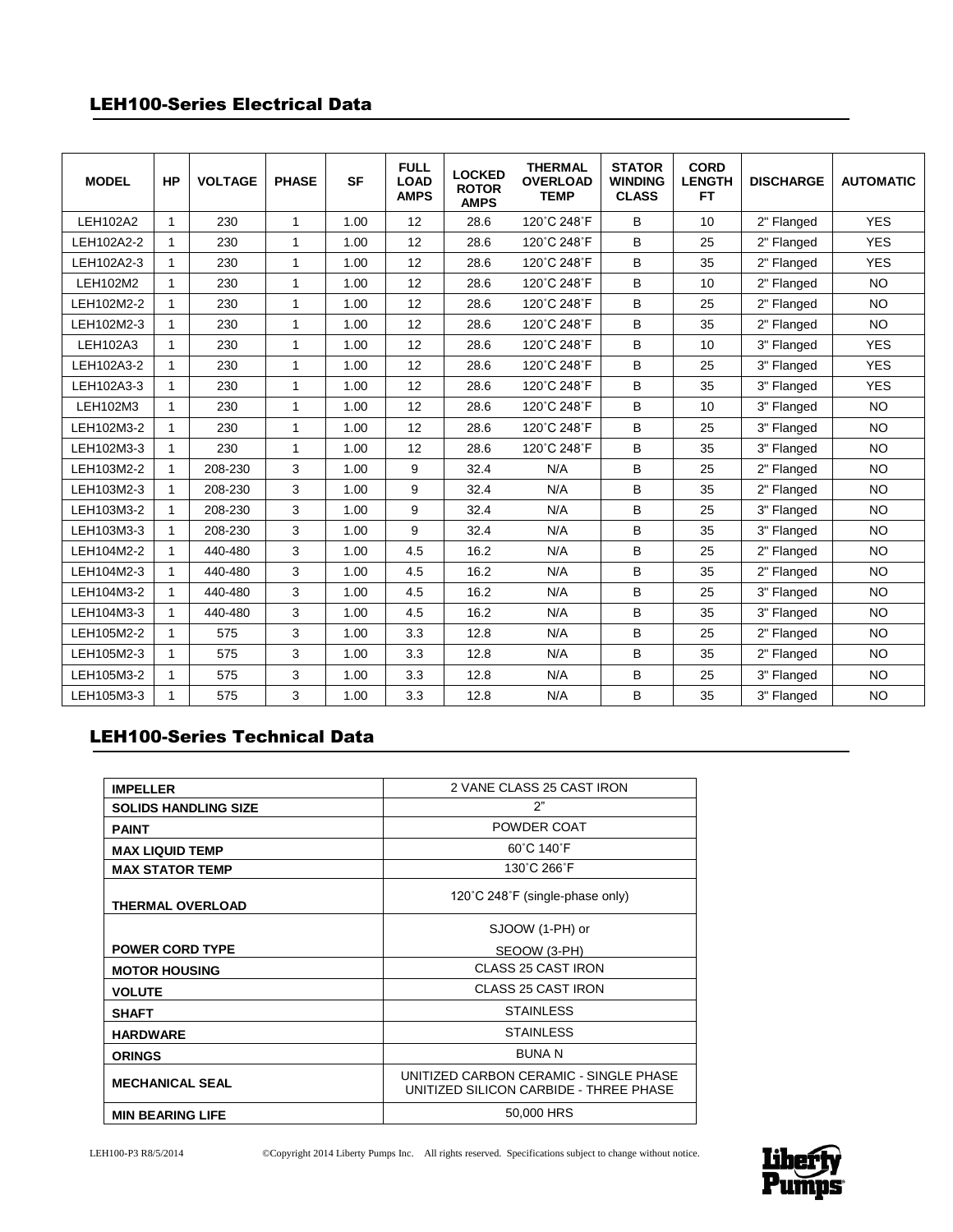## LEH100-Series Specifications

#### **1.01 GENERAL:**

The contractor shall provide labor, material, equipment, and incidentals required to provide (QTY) centrifugal pumps as specified herein. The pump models covered in this specification are Series LEH100 single phase or three phase pumps. The pump furnished for this application shall be model \_\_\_\_\_\_\_\_\_\_\_\_\_\_as manufactured by Liberty pumps.

#### **2.01 OPERATING CONDITIONS:**

Each submersible pump shall be rated at 1 hp\_\_\_\_\_ volts \_\_\_\_\_\_\_ phase 60 Hz. 3450 RPM. The unit shall produce \_\_\_\_\_\_G.P.M. at feet of total dynamic head.

The submersible pump shall be capable of handling residential sewage with 2" solid handling capability. The submersible pump shall have a shut-off head of 53 feet and a maximum flow of 197 GPM @ 15 feet of total dynamic head.

The pump shall be controlled with:

\_\_\_\_\_\_A piggy back style on/off float switch.

\_\_\_\_\_\_A NEMA 4X outdoor simplex control panel with three float switches and a high water alarm.

\_\_\_\_\_\_A NEMA 1 indoor simplex control panel with three float switches and a high water alarm.

\_\_\_\_\_\_A NEMA 4X outdoor duplex control panel with three float switches and a high water alarm.

\_\_\_\_\_\_A NEMA 1 indoor duplex control panel with three float switches and a high water alarm.

A NEMA 4X outdoor duplex control panel with four float switches and a high water alarm.

\_\_\_\_\_\_A NEMA 1 indoor duplex control panel with four float switches and a high water alarm.

## **3.01 CONSTRUCTION:**



Each centrifugal sewage pump shall be equal to the curre us certified Series LEH100 SERIES pumps as manufactured by Liberty Pumps, Bergen NY. The castings shall be constructed of class 25 cast iron. The motor housing shall be oil filled to dissipate heat. Air filled motors shall not be considered equal since they do not properly dissipate heat from the motor. All mating parts shall be machined and sealed with a Buna-N o-ring. All fasteners exposed to the liquid shall be stainless steel. The motor shall be protected on the top side with sealed cord entry plate with molded pins to conduct electricity eliminating the ability of water to enter internally through the cord. The motor shall be protected on the lower side with a unitized ceramic/carbon seal with stainless steel housings and spring. The second / main seal shall be a unitized hard face silicon carbide seal with stainless steel housings and spring. The upper and lower bearing shall be capable of handling all radial thrust loads. The pump shall be furnished with stainless steel handle.

#### **4.01 ELECTRICAL POWER CORD**

The submersible pump shall be supplied with 10,25 or 35 feet of multiconductor power cord. It shall be cord type SJOOW (1-PH) or SEOOW (3-PH), capable of continued exposure to the pumped liquid. The power cord shall be sized for the rated full load amps of the pump in accordance with the National Electric Code. The power cable shall not enter the motor housing directly but will conduct electricity to the motor by means of a water tight compression fitting cord plate assembly, with molded pins to conduct electricity. This will eliminate the ability of water to enter internally through the cord, by means of a damaged or wicking cord.

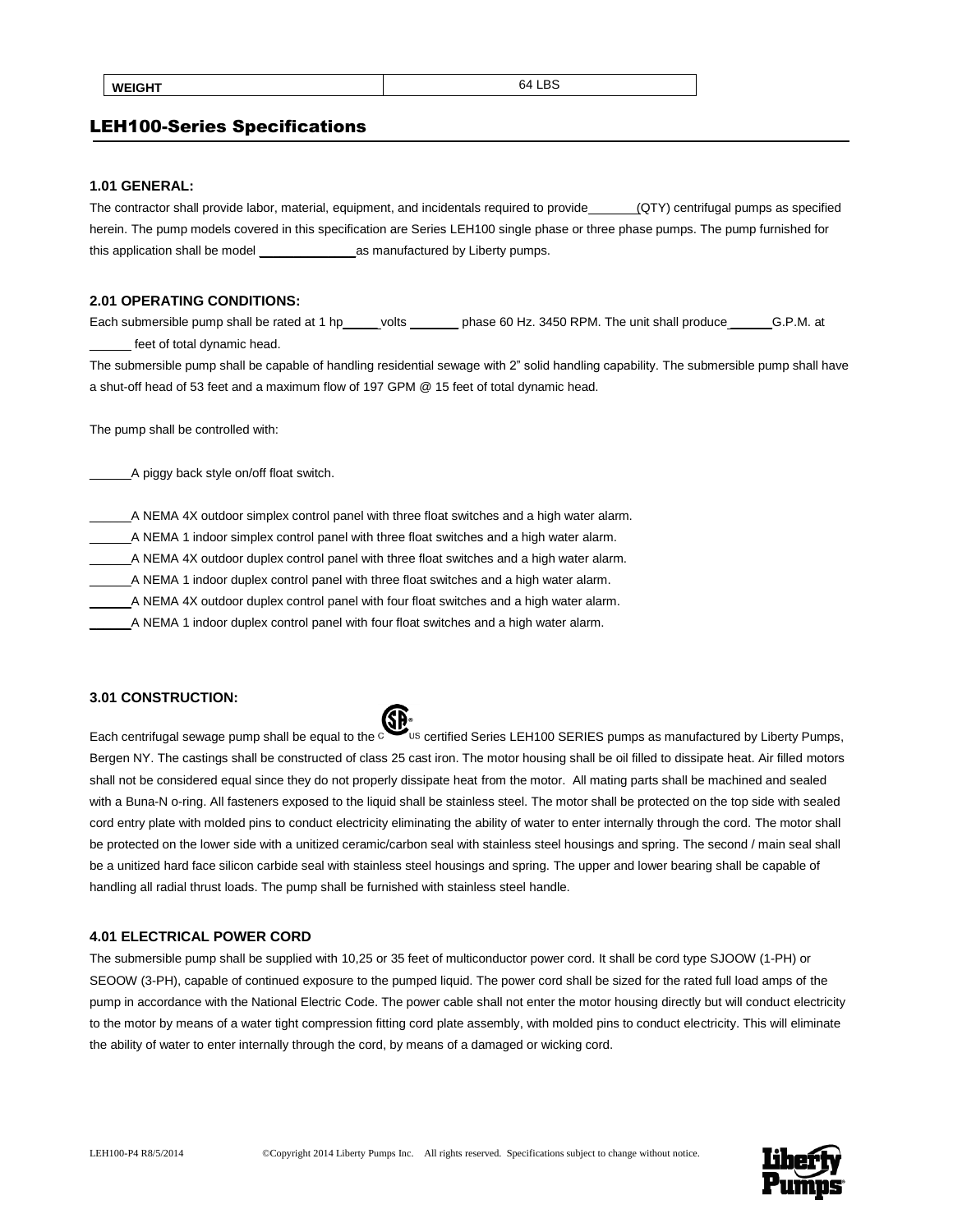## **5.01 MOTORS**

Single phase motors shall be oil filled, permanent split capacitor, class B insulated NEMA B design, rated for continuous duty. Three phase motors shall be polyphase. At maximum load the winding temperature shall not exceed 130 degrees C unsubmerged. Since air filled motors are not capable of dissipating heat they shall not be considered equal. Single phase pump motors shall have an integral thermal overload switch in the windings for protecting the motor. Three phase motors shall be used with an appropriate controller with integral overload protection. The capacitor circuit shall be mounted internally in the pump on single phase units.

#### **6.01 BEARINGS AND SHAFT**

Upper and lower ball bearings shall be required. The bearings shall be a single ball / race type bearing. Both bearings shall be permanently lubricated by the oil, which fills the motor housing. The motor shaft shall be made of 300 or 400 series stainless steel and have a minimum diameter of .625".

## **7.01 SEALS**

The single phase pumps shall have a unitized carbon / ceramic seal with stainless steel housings and spring equal to Crane Type 6A. Three phase pumps shall have silicon carbide seals. The motor plate / housing interface shall be sealed with a Buna-N o-ring.

#### **8.01 IMPELLER**

The impeller shall be a class 25 iron, with pump out vanes on the back shroud to keep debris away from the seal area. It shall be threaded to the motor shaft.

## **9.01 CONTROLS**

All single phase units can be supplied with CSA and UL approved automatic wide angle tilt float switches. The switches shall be equipped with piggy back style plug that allows the pump to be operated manually without the removal of the pump in the event that a switch becomes inoperable. Manual Pumps are operable by means of a pump control panel.

## **10.01 PAINT**

The exterior of the casting shall be protected with Powder Coat paint.

## **11.01 SUPPORT**

The pump shall have cast iron support legs, enabling it to be a free standing unit. The legs will be high enough to allow 2" solids to enter the volute.

#### **12.01 SERVICEABILTY**

Components required for the repair of the pump shall be shipped within a period of 24 hours.